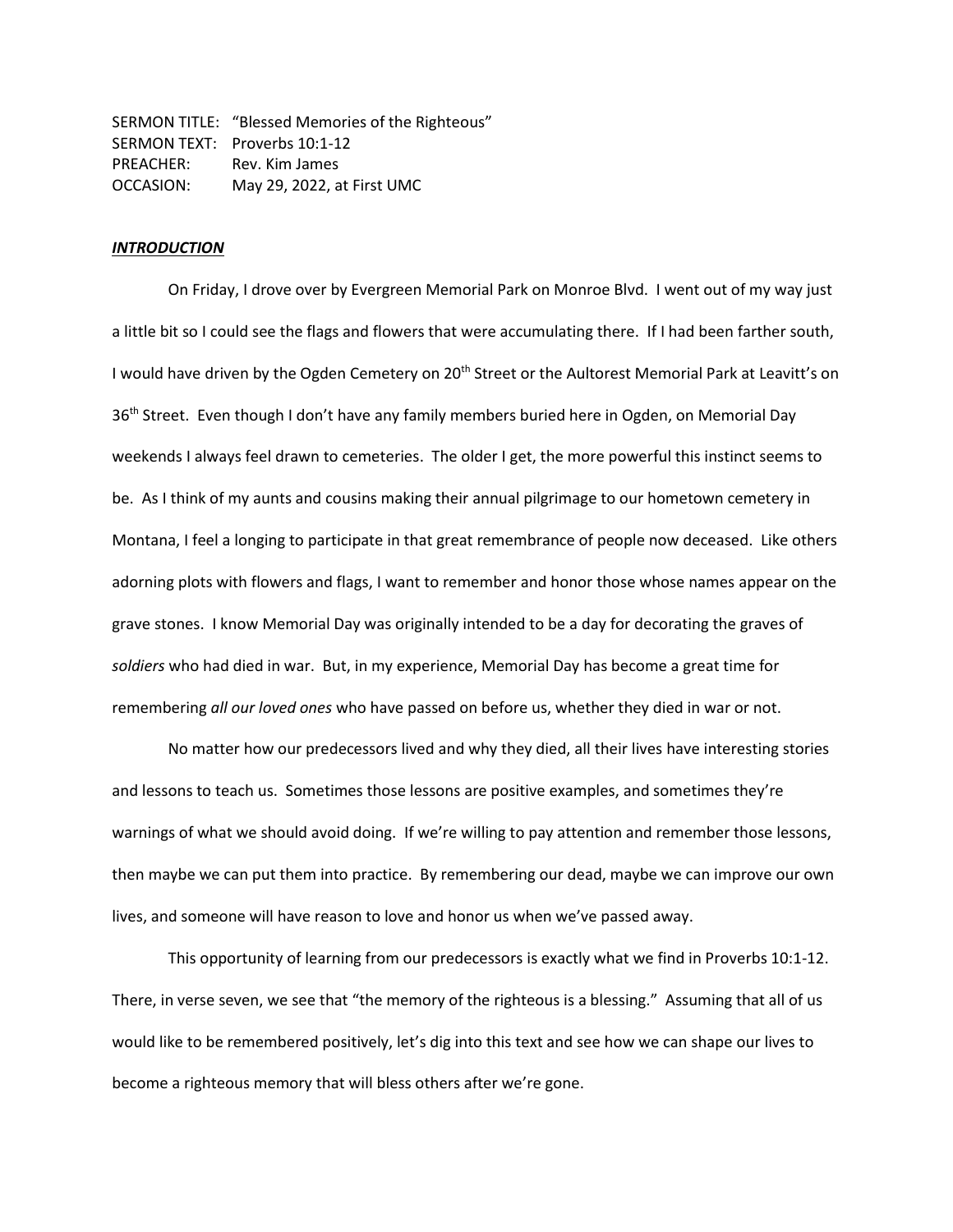## *1—EXERCISE WISDOM*

Like most of the sayings in the Book of Proverbs, these pithy statements of wisdom in chapter 10 are somewhat random. But I think we can group them into four basic categories to help us think about how we can leave behind some blessed memories of the righteous for those who come after us.

The first category, or suggestion, in these verses is that we should exercise wisdom. If we want our children, grandchildren, and others who outlive us to be blessed by righteous memories of us, then we need to put wisdom into practice. In verse one we read, "A wise child makes a glad father, but a foolish child is a mother's grief." The exercise of wisdom has immediate benefits in our relationships while we're living, and it creates fond memories that will bless our families and neighbors after we're dead and gone.

The exercise of wisdom has its challenges, to be sure. But most of the time, practicing wisdom is fairly common sense. As verse eight tells us, "The wise of heart will heed commandments." If we want to be a blessing to those who survive beyond us, then we begin by obeying the laws of the land and the laws of our Christian faith. Yes, there are some unjust and obsolete laws that need to be updated from time to time, and, yes, there are times when righteous wisdom calls for civil disobedience and protest. As Jesus taught, there are times when the spirit of the law is more important than the letter of legalism, and we do well to recognize those situations. But, most of the time, it's fairly safe to trust the collective wisdom of the ages that teaches us to live by the Ten Commandments, Jesus' laws of love for God and neighbor, and for basic civility that respects human rights.

The second half of verse eight contrasts a wise person who obeys the commandments with "a babbling fool [who] will come to ruin." Rarely do we exercise wisdom by flapping our jaws about things that aren't true or by trying to speak with authority in regard to things we know little about. We've all been acquainted with some folks who like to hear the sound of their own voice way too much. Exercising wisdom requires us to observe, read, and listen more than we speak. There's a lot more to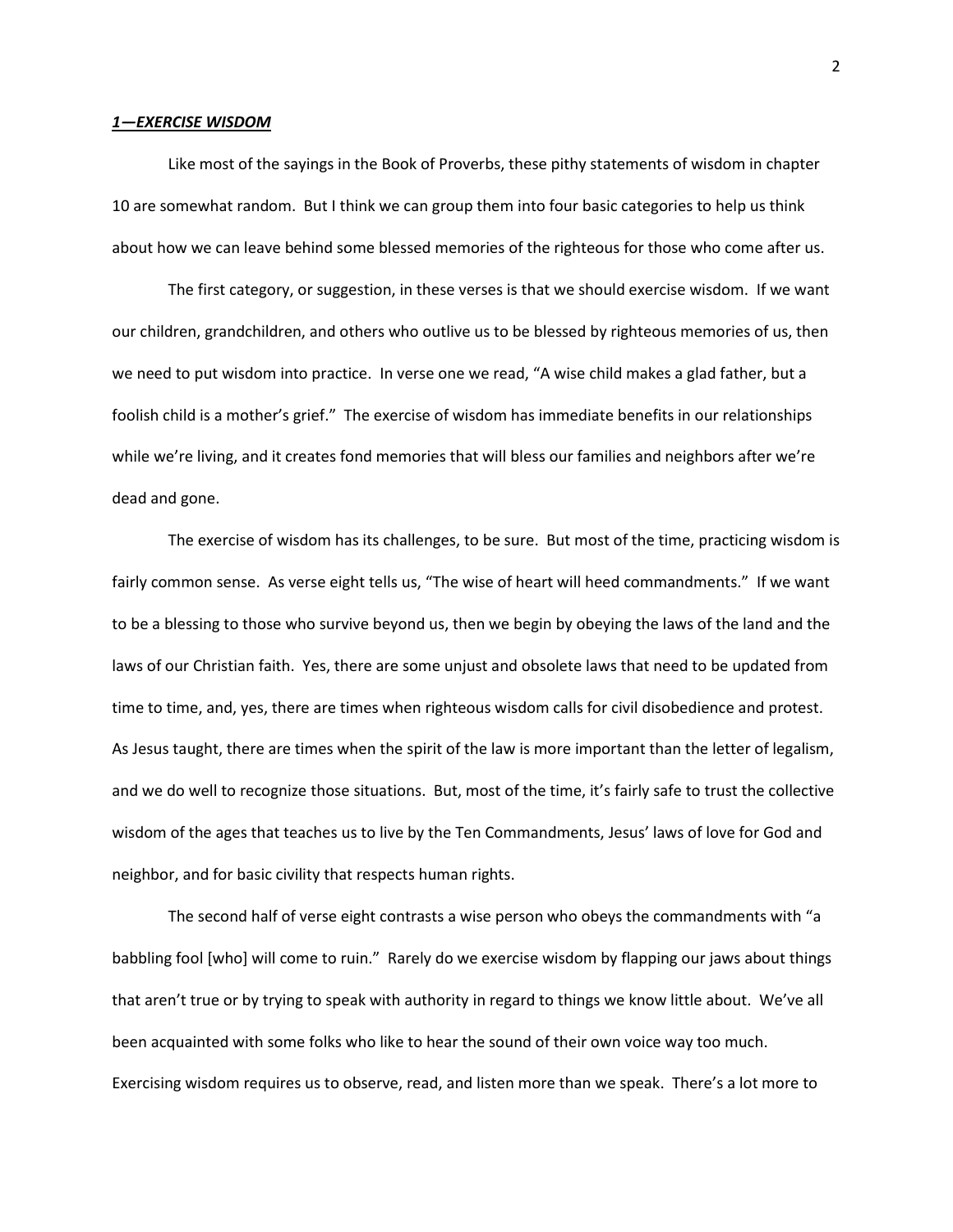God's big world of truth than our limited experience and biased perspective. If we want to leave behind the blessing of a righteous memory, then we should speak less foolishness and exercise wisdom.

## *2—WORK DILIGENTLY*

According to Proverbs 10, a second way we can bless our successors with righteous memories is if we work diligently. We see this in verses three through five. Those who work will have food to eat, and they will gain in riches. Those who slack off and sleep will be impoverished. This work ethic of diligence is equated with righteousness and God's blessings.

Because it's Memorial weekend, I've been thinking about my dad. Dad wasn't wealthy. He never had any really great opportunities. But he worked hard at his jobs, he worked hard at home, he worked hard to help his parents and his siblings, and he was diligent in his volunteer efforts at his church. One of the poignant facts about my dad's life is the gift his parents gave him for his eighth grade graduation. No, it wasn't a book, a toy, or a pet. No, it wasn't a trip or a fun experience. And it wasn't even money to start saving for a car. No. For his eighth grade graduation gift, his parents gave 14-year old Dad a pair of work boots, so he could move away from home for the summer and work on a ranch rounding up horses, milking cows, cutting hay, and bucking bales. That story from his youth is symbolic of how Dad lived his whole life. His hands were always busy fixing, building, or creating. I have blessed memories of my dad because he was a good provider for our family. He was a diligent worker.

Of course, not everyone has the same abilities and aptitudes. Not everyone's body and mind function as well. Some folks are disabled and have trouble working. We all grow older and weaker over time. Depression, PTSD, and other mental illnesses certainly can limit a person's ability to show up at a job with consistency and productivity. Maybe the most diligent work some people can do is to manage their own activities of daily living or to be grateful and cooperative with those who assist them in those basic life tasks. Proverbs 10 is telling us that, inasmuch as we are able to contribute, our diligent work will leave behind blessed memories.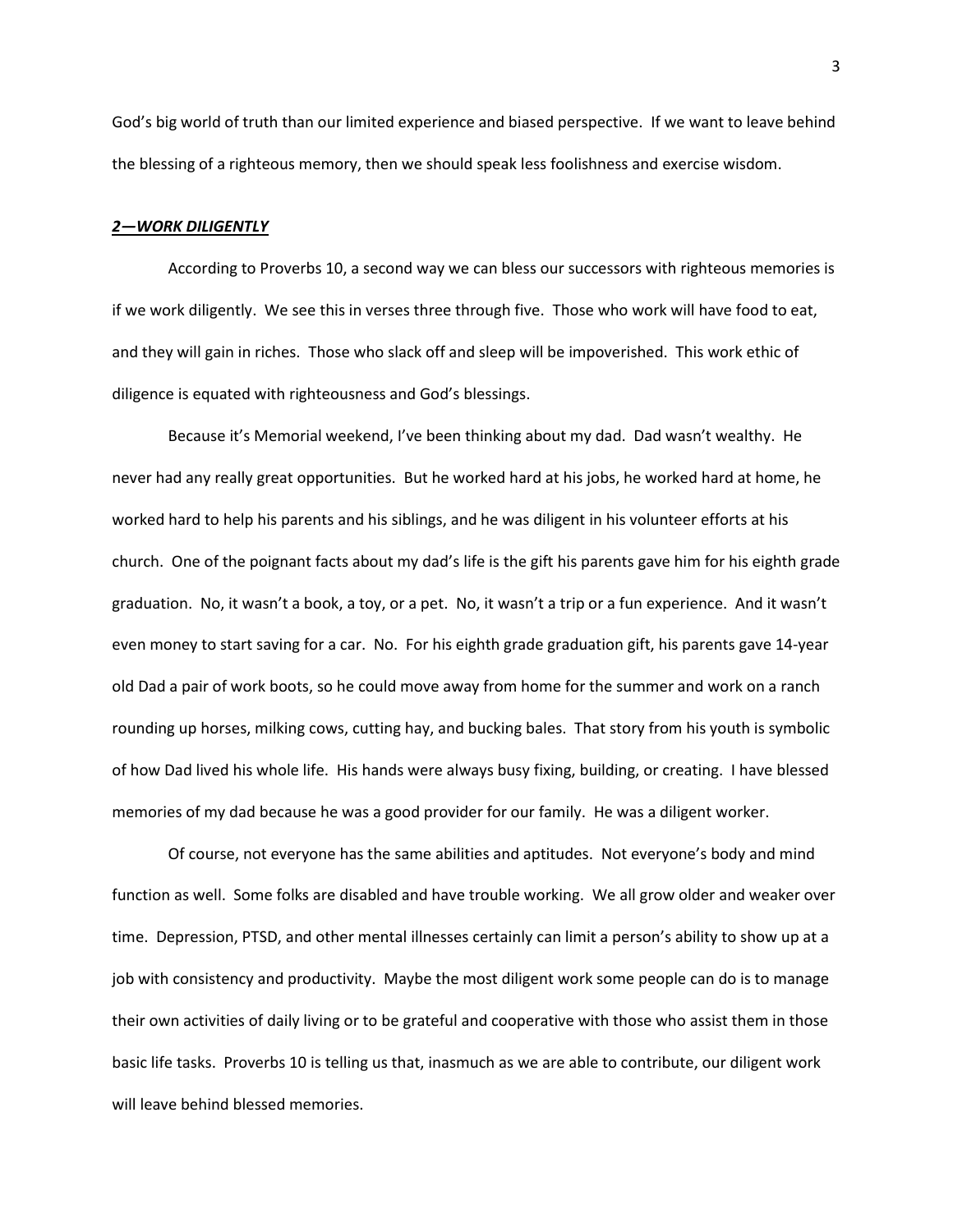### *3—WALK WITH INTEGRITY*

A third way to be remembered as a righteous blessing is to walk with integrity. Verse nine indicates that "whoever walks in integrity walks securely, but whoever follows perverse ways will be found out." If we take advantage of other people and live like a scoundrel, our memory will probably be cursed instead of blessed. But if we live honestly and speak truthfully, people will probably have nice thoughts and words about us after we die. If we're known to be fair in our dealings with other people, then—more likely than not—they will be fair in their assessment of us after we're gone.

One time I was talking with a person about a business arrangement. He said he was trustworthy because his business was based on his reputation. What he meant is that his word was backed up by his actions. His track record was solid. I don't suppose that any of us are 100% reliable. But, the more we live up to our promises, the more blessed we will be in the memories of our survivors.

Integrity means more than dependability, however. Integrity also means authenticity and wholeness. Do any of you remember the math class lesson on integers? I know! That was a long time ago, wasn't it?! Well, an integer is a whole number. It isn't a fraction. So, a person with integrity isn't a fraction either. We can't just have one portion of our life be honest and righteous, while another part maybe hidden away—is doing something rotten. Integrity of life requires integration of our Christian faith throughout every aspect of our being. How we treat our family members and neighbors; how we do our business; what we do for recreation; what we support with our time, talents, and treasure; and how we engage in our society—all those things together tell the story of who we are. Hopefully, we don't have too many contradictions and hypocrisies. The more we are able to walk with integrity, the more likely we will leave behind some blessed memories of the righteous.

## *4—LOVE GENEROUSLY*

Last, but not least, these verses from Proverbs 10 give us the suggestion to love generously. Verse 12 says that "Hatred stirs up strife, but love covers all offenses." If we want our survivors to have